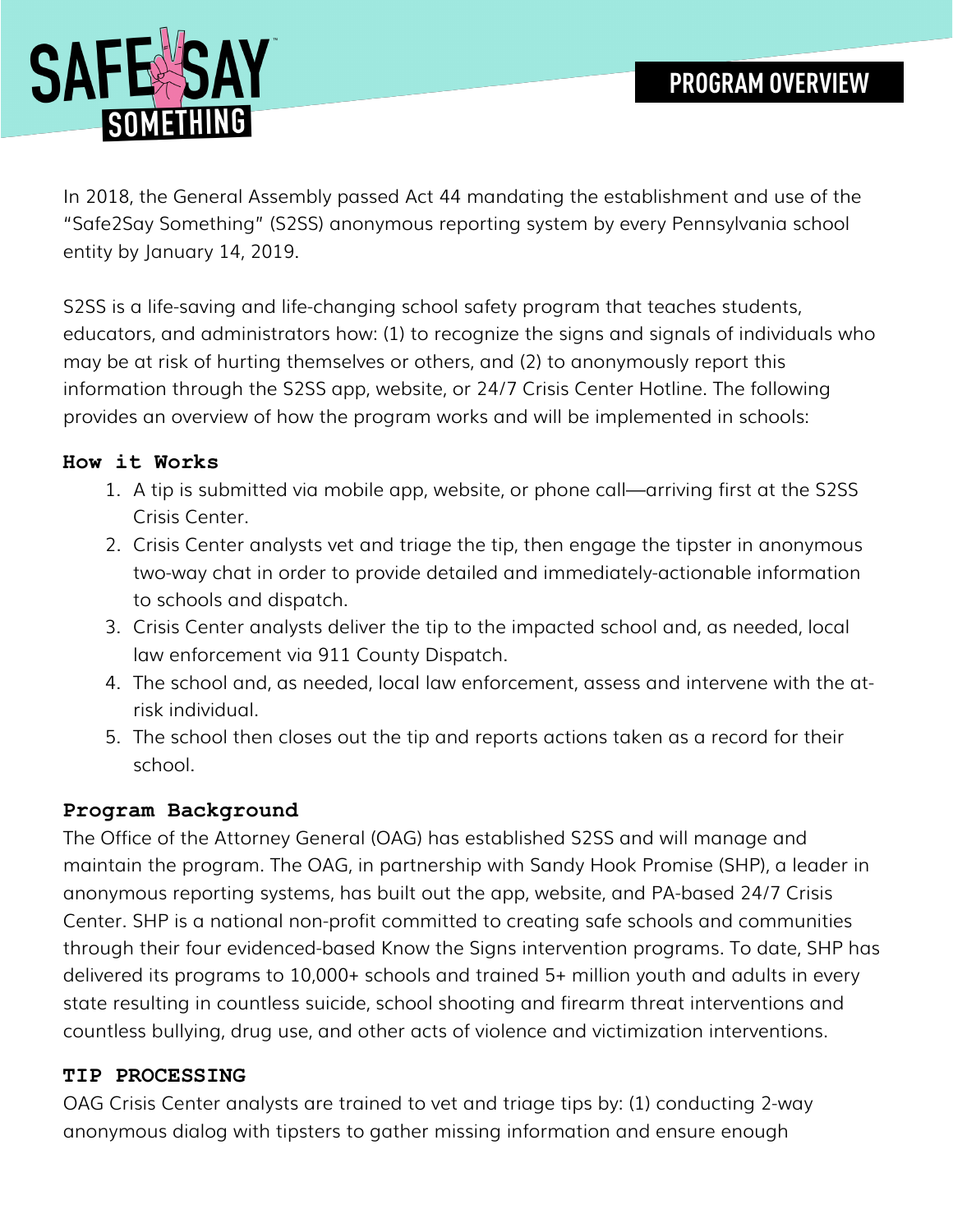

information is provided for schools and local law enforcement to act upon, (2) categorizing each tip as either "Life Safety" or "Non-Life Safety," for ease of prioritization by tip recipients, and (3) delivering the tip to the impacted school and, when needed, its local law enforcement via 911 county dispatch.

## **Tip Response and Management**

The S2SS platform allows users (Crisis Center analysts, school entities, and 911 County Dispatch) to access / manage tips and coordinate interventions on both their PC and mobile device. Additionally, the platform allows for real-time 2-way dialog with tipsters and the viewing / sharing of attachments (such as screenshots or videos) uploaded by the tipster. The platform permits communication between school / dispatch users on each tip, allowing for up-to-the-second information-sharing and action that all see and read at the same time– as one of the MOST critical pieces of information needed for a Life Safety issue is a child's address. This address must be passed to 911 Dispatch to pass to the local law enforcement to act upon. This exchange can take seconds, helping to act quicker to save lives.

A district, charter school, cyber charter school, private school, nonpublic school, intermediary unit, and/or area vocational-technical school must have an assigned S2SS Lead to coordinate the establishment and training of a 3-5-member team who receive and act upon tips submitted to their school(s). Additionally, the team will help maintain and sustain S2SS long-term in partnership with Sandy Hook Promise local coordinators, who will in turn support the efforts of the S2SS Admin-Lead. Training for S2SS Leads is 3 hours, while team members require 2 hours. Both require a minimum of 30 minutes of un-interrupted practice time to learn the system— 45 minutes if you are less tech-oriented.

County-based 911 dispatches must have an assigned S2SS Lead to coordinate the setup and training of their personnel to action against life safety tips. Dispatchers will use the S2SS platform to view and act upon the tip, conduct 2-way dialog with a tipster, communicate with the school team, and act against the tip by dispositioning to local police jurisdictions. Training of S2SS Leads takes 2 hours and is delivered by external experts and requires a minimum of 30 minutes of un-interrupted practice time. Dispatch team / personnel training will take 2 hours, including 30 minutes of practice time.

At the conclusion of school and police investigation and intervention (as needed), all tips will be closed out by school personnel only. Districts, charter schools, cyber charter school,